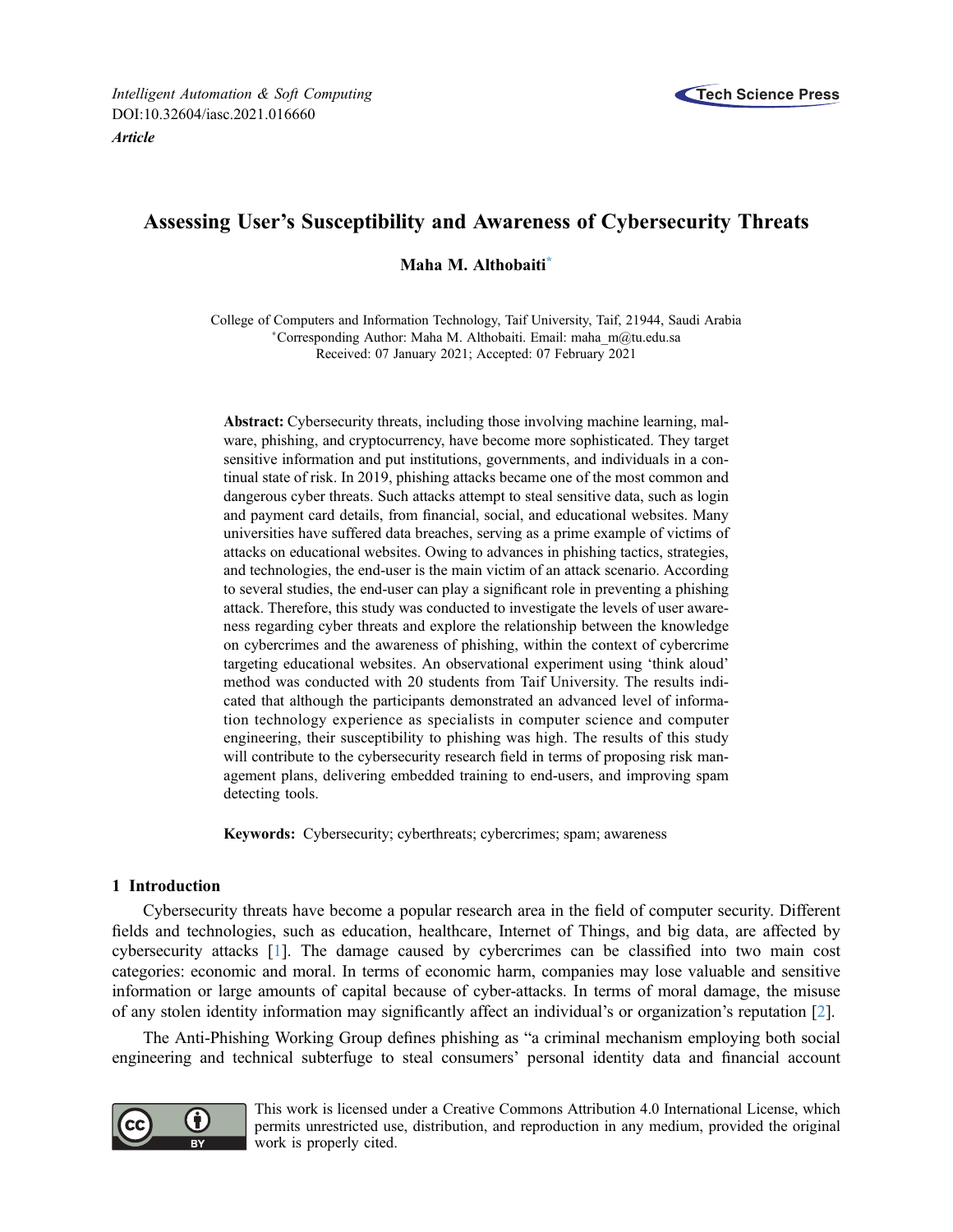credentials" [\[3](#page-8-2)]. The process of phishing is usually conceived by expert web designers who create websites that appear to be legitimate; then, they steal personal information when victims access and interact with such sites. Another commonly used phishing tactic involves sending an email as a first attempt to steal sensitive and valuable information, such as identity and bank details, by asking the victim to click on a link or download a file. Such emails are usually designed to appear legitimate to the user. Users play a significant role in phishing attack scenarios, and the user's response to a scam can enhance cyberspace security [[4](#page-8-3)]. Therefore, approaches should be developed to increase user awareness and provide users with knowledge of cyberattacks [[5](#page-9-0)].

Attackers also use spam emails that are designed to appear as communications from legitimate sources [[6](#page-9-1)]. Cybercrimes committed through spam emails are considered one of the most frequently used approaches for distributing malware and implementing other established cybercrimes, such as stealing personal information [[7](#page-9-2)]. Spam can comprise meaningless advertisements through unwanted emails, messages, or social media communications. However, these can also contain malware or malicious bots/viruses that have been created to access the recipient's confidential information from the receivers [[6](#page-9-1)]. Although spam might appear to have a minor impact at the individual level, one study reported that in 2018, the daily global average of spam emails was approximately 400 billion, representing over 80% of all daily email communications during that year [\[8\]](#page-9-3). Such a prevalent and universal threat of malware-based spam can have a major impact on both economic and social welfare [\[6](#page-9-1)].

According to Cybersecurity Ventures, by 2021, cybercrime will cost the world approximately six trillion dollars annually compared to three trillion dollars in 2015 [\[9\]](#page-9-4). In 2019, phishing attacks were considered one of the most dangerous types of cyber-attacks [\[10](#page-9-5)]. Moreover, spam emails have been reported to be one of the ten deadly cybersecurity threats amid the COVID-19 pandemic [[11](#page-9-6)]. Phishing and denial-of-service attacks that aim to steal documents are the most common cyberthreats to educational institutions. For example, websites belonging to universities in the United Kingdom suffered damaging attacks [\[12](#page-9-7)]. One such university was attacked 100 times in one month [[12\]](#page-9-7). Decreasing victimization of educational websites in phishing attacks will have a substantial economic and educational impact and make cyberspace more secure. Therefore, an observational experiment was conducted in the present study to investigate users' awareness and ability to identify spam and phishing emails.

The remainder of this paper is organized as follows. Section 2 presents a review of relevant research on users'susceptibility to cybercrimes. Section 3 outlines the methodology used to conduct this study, including the selected educational organization, experimental design, and procedure. Section 4 describes the findings and results. Finally, Section 5 summarizes the general conclusions derived from the study.

#### 2 Literature Review

Although several studies have focused on understanding and investigating methods and tools used in cybercrimes, such as phishing [\[13](#page-9-8)[,14](#page-9-9)], limited research has been conducted to understand users' perceptions of cybercrimes or their level of awareness of such crimes. Societal, economic, and other vital infrastructures have become fundamentally reliant on internet technologies and information system solutions [\[6\]](#page-9-1). Consequently, cybercrimes have become more frequent and catastrophic.

In a study on social engineering, spear-phishing, which targets specific victims, and phishing attacks, Butavicius et al. [[15\]](#page-9-10) examined the impact of various social engineering techniques by sending phishing and legitimate emails to over 121 university students. Their results suggested that students often viewed both types of emails as genuine and not malicious. Students could not distinguish between spear-phishing attempts and standard phishing attacks. Furthermore, spear-phishing emails often applied an authoritybased social engineering approach, so students received spam emails from a sender who had some authority at their school. Consequently, the students were more inclined to treat such emails as genuine.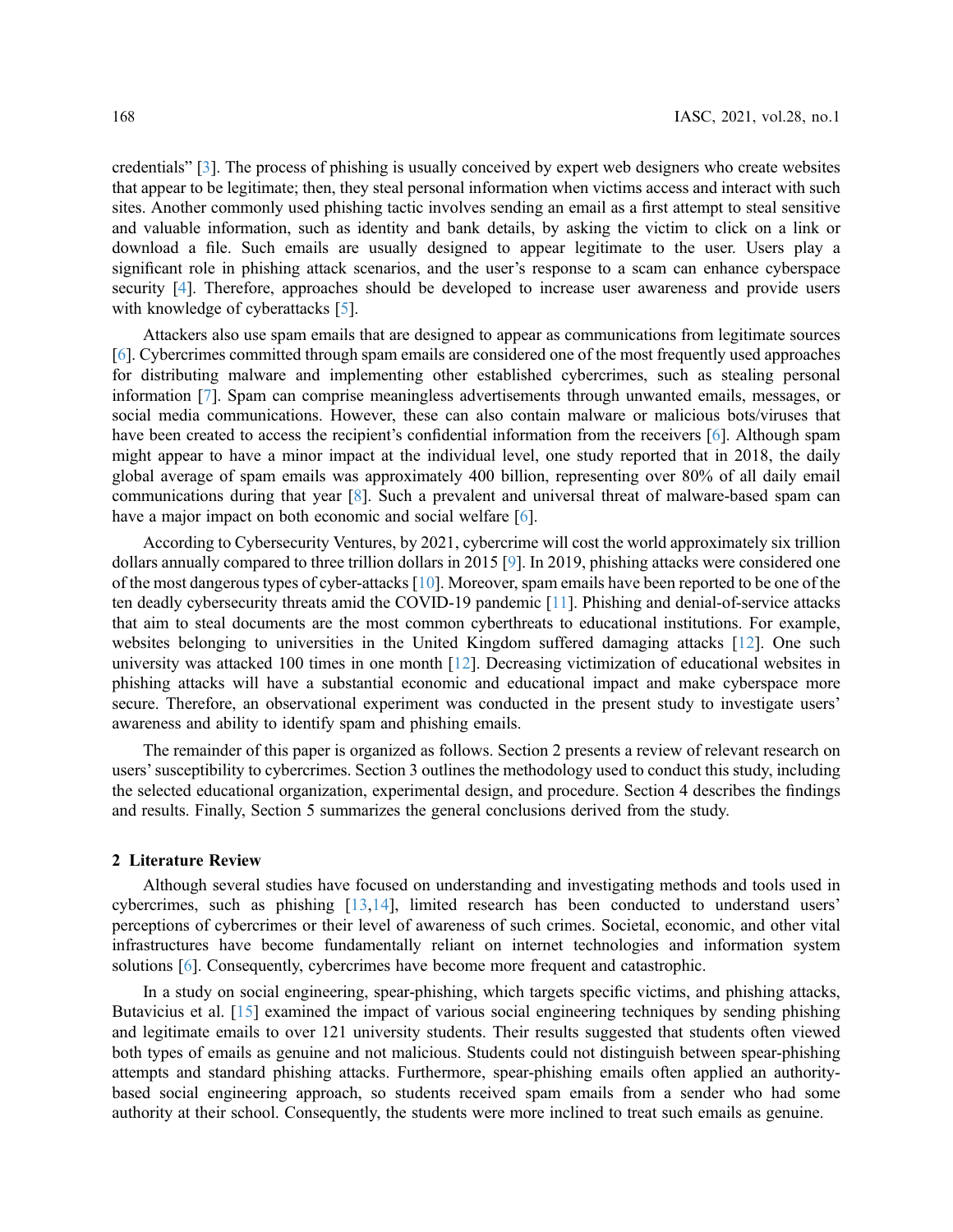Sun et al. [[16\]](#page-9-11) explored the impact of internet self-efficacy on anti-phishing behavior using a questionnaire survey of 434 university students. Their findings revealed that experience and technical knowledge enhanced internet users' threat perception and anti-phishing behavior. Similarly, in a study on the factors affecting vulnerability to phishing attacks, Iuga et al. [\[17](#page-9-12)] conducted a web-based evaluation of 382 respondents, asking them to distinguish genuine websites from phishing pages. They discovered that gender and knowledge of computer systems significantly impacted the effective detection of phishing emails or attacks. Meanwhile, Broadhurst et al. [\[6\]](#page-9-1) argued that the impact of technical knowledge on phishing vulnerability is not yet completely understood.

Considering the social engineering aspect of cybercrimes, some studies have focused on educating users as an effective means of attack prevention  $[18-21]$  $[18-21]$  $[18-21]$  $[18-21]$  $[18-21]$ , resulting in a web-based game for teaching users how to detect phishing scams [[22,](#page-9-15)[23](#page-9-16)]. Other studies have focused on using software to detect phishing through machine learning, uniform resource locator (URL) feature classification, and contextual analysis [[24](#page-9-17)–[27](#page-10-0)].

Carella et al. [[28](#page-10-1)] performed an experiment in which participants received various levels of security awareness training and used different approaches to analyze phishing scam software. They found that security awareness training reduced the number of times users clicked on links contained in phishing attacks. In another empirical study, Alsharnouby et al. [[27](#page-10-0)] used an eye-tracking method for obtaining objective quantitative data to discover which strategies users employed to determine if a website was legitimate. The results revealed an average success rate of only 53%. Furthermore, the participants spent only 6% of the total experiment time looking at security indicators, such as the URL bar and the SSL padlock, to determine website legitimacy.

Hasan et al. [\[29](#page-10-2)] evaluated the relationship between various factors, including users' age, knowledge on cybercrime, and awareness of risks involved with cybercrimes. They quantitatively surveyed 342 accounting students at the Universiti Teknologi MARA, Shah Alam, Malaysia. The results showed that female students were more aware of cyber threats, such as phishing and spam attacks, than their male counterparts. Moreover, well-educated students aged 18–23 years showed a higher level of awareness of cybercrimes and the potential risks of such attacks.

The relationship between certain demographic factors and users' responses to cyber-attacks has been examined in several studies. For instance, in a quasi-experimental study, Broadhurst et al. [\[6\]](#page-9-1) recruited 138 students and subjected them to some form of social engineering. The researchers sent spam emails and phishing attacks. The spam emails were focused on prompting the recipients to either provide personal information or click on fake links that could introduce malicious code to their systems. This study revealed that first-year students tended to be more susceptible to phishing attacks than more experienced students.

Abbasi et al. [\[30](#page-10-3)] investigated whether online users with heightened safety awareness might be more observant and apply security countermeasures. They sampled 509 university students and created three clusters: those who had a high level of knowledge on information technology (IT) tools and avoided potential phishing risks, those who had experienced previous phishing attacks and did not trust or avoided phishing websites, and those with a higher level of awareness and considerable experience with phishing attacks. The researchers concluded that online users who effectively detected phishing attacks were often those who were knowledgeable about phishing attack methods and understood the potential impact of such attacks. However, the researchers also discovered that some of these strategies negatively affected the users' ability to identify phishing attacks effectively because previous experiences and phishing knowledge appeared to make users over-confident in identifying such attacks. The results suggested that higher awareness of cyber risks and susceptibility to such risks could reduce phishing attacks.

In a study focused on exploring individual differences in information security awareness, Hadlington et al. [\[31](#page-10-4)] had over 1,000 participants complete a survey created to investigate users' vulnerability to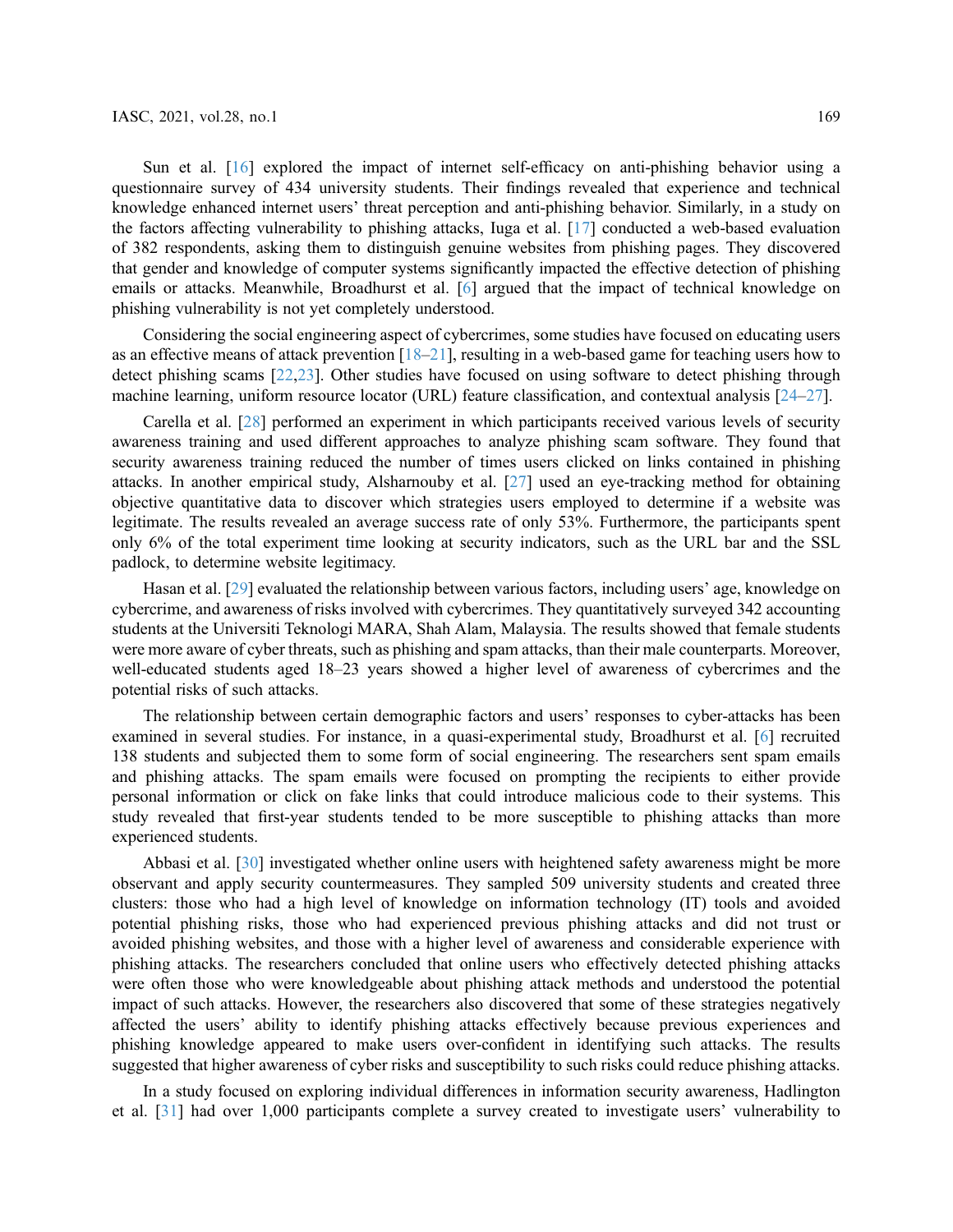cybercrimes. The researchers adopted a unique approach by examining the relationship between cybercrime awareness and personality attributes (i.e., impulsivity). The results showed that 60% of the survey respondents were highly vulnerable to a wide range of cyber-attacks. Users who showed a lower level of information security awareness combined with higher impulsivity were highly vulnerable to cybercrimes. The results highlighted that students could potentially be classified as low risk with increased knowledge on cybercrimes, such as phishing attacks, that could aid in effectively detecting attacks such as phishing attacks.

Thus, it can be deduced that there is increasing awareness of the significance of human factors in effectively preventing cybercrimes and improving information security [\[32](#page-10-5)]. However, current security approaches and technological solutions appear to be ineffective in preventing cybercrimes. This could be because of online users failing to adopt the required security protocols when using the Internet or their tendency to partake in activities that increase their susceptibility to cybercrimes [\[33](#page-10-6)]. Therefore, it is crucial to understand end-users' vulnerability to cybersecurity threats. Identifying such vulnerabilities will help security tool developers in creating effective security solutions to increase users' awareness of cybercrimes. This study suggests that such preventative solutions would aid in reducing educational institutions' risk of suffering from cyber attacks such as spam emails.

This study aims to investigate the level of user awareness regarding phishing emails that target education websites. It uses a think-aloud method, which, to our knowledge, has never been used before in phishing investigation studies. Here, the user was asked to perform a specific task and verbally explain their thoughts while completing an assignment [\[34](#page-10-7)].

### 3 Materials and Methods

This section describes the methodology used to investigate users' susceptibility to and awareness of phishing. First, a specific educational institution was selected to investigate the level of spam and phishing emails it received and what approach it used to detect such emails. Second, an experiment and associated procedure, tailored to the users' educational institution, were designed.

## 3.1 Selection of an Educational Institution

Taif University in the Kingdom of Saudi Arabia was selected in this study as a sample educational institution. Its website ([www.tu.edu.sa\)](https://www.tu.edu.sa) (see [Fig. 1\)](#page-4-0) is used by current students and visitors and provides visitors with the information needed to apply and study at the university. It also provides enrolled students with numerous electronic services, including a learning management system, email, a digital library, and information regarding the academic system. Similar to other universities, Taif University has faced various cybersecurity threats, of which phishing is among the most common. The Deanship of Elearning and Information Technology uses one of the most popular and advanced detection tools to automatically repel potential spam and phishing messages. However, these tools cannot repel all types of malicious messages. Moreover, user awareness is required to detect email fraud. Therefore, in this study, the Deanship of E-learning and Information Technology was requested to send some of the detected phishing emails to the researcher (see [Fig. 2](#page-4-1)). An analysis of the content of these emails showed that most had the subject heading "Call for papers" and requested the recipient to click on a link to a malignant website or an invitation to join a Microsoft Teams meeting. These emails appeared to target both academic and support staff to steal research and other information. Based on the Deanship's reports on detected spam and phishing emails.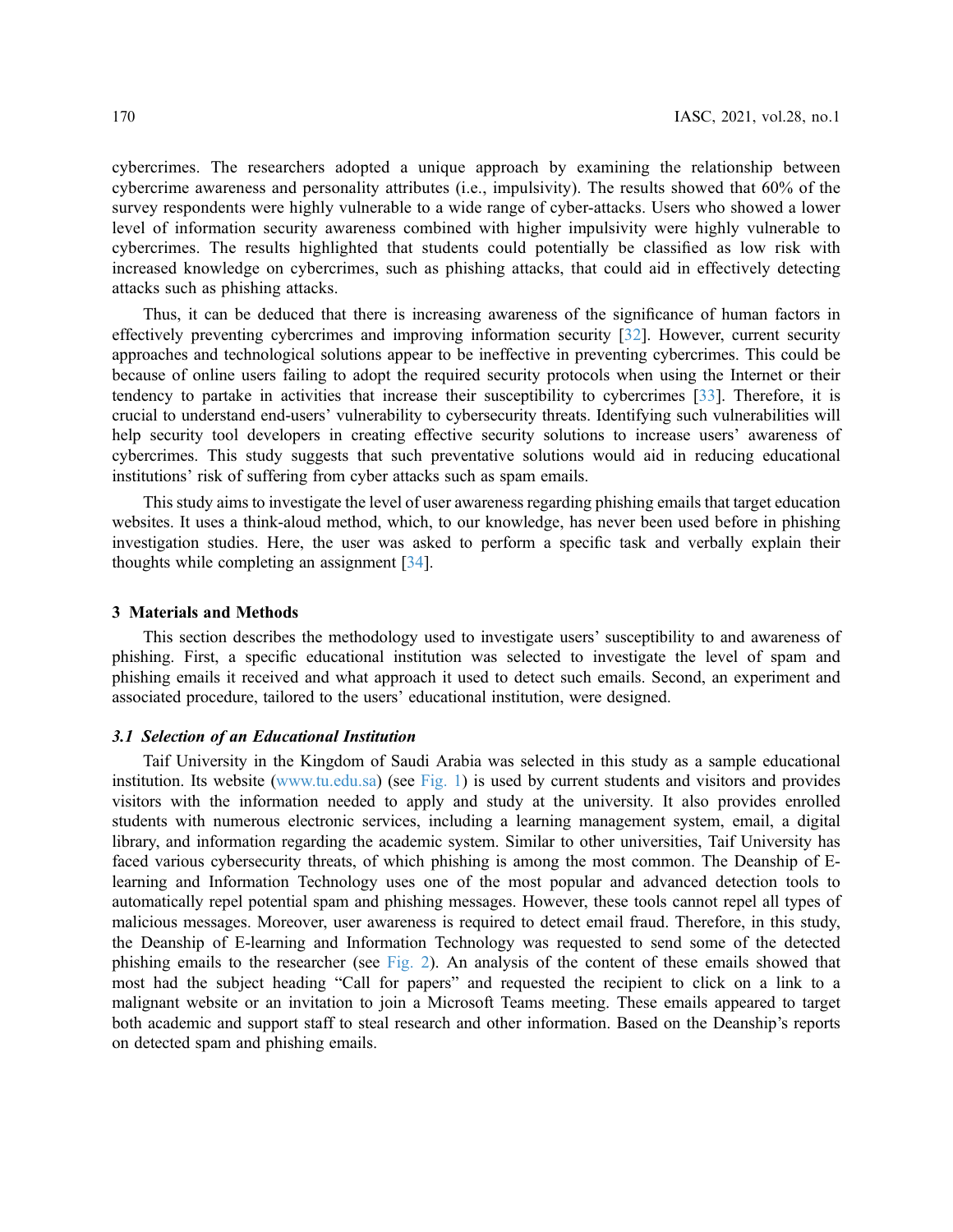<span id="page-4-0"></span>

Figure 1: Home page of Taif University's website

<span id="page-4-1"></span>

| $\langle 10 \rangle$                  |                                |
|---------------------------------------|--------------------------------|
| To: $\epsilon$                        | 2:41 PM<br>U)<br>$\rightarrow$ |
| قام%%sourceUsers% بنشر<br>رسالة       |                                |
|                                       | مرحبآ,                         |
| يحاول زملاؤك في الفريق الوصول إليك في | <b>Microsoft Teams</b>         |
| قام هند بالنشر في Dream Team<br>> عام | ها                             |
| Video Play                            |                                |
| الرد في Teams                         |                                |
|                                       |                                |

Figure 2: Sample of spam email received by a user at Taif University

# 3.2 Experimental Design and Procedure

To fulfil the aim of the study, an experimental approach known as a think-aloud protocol was used. This protocol is defined as a method that requests the subjects to express their thoughts during their performance of an experimental task [\[34](#page-10-7),[35\]](#page-10-8). The experimental task was based on the analysis of actual phishing emails, as explained in Section 3.1, to obtain results that were as accurate as possible. In the task, 50% of the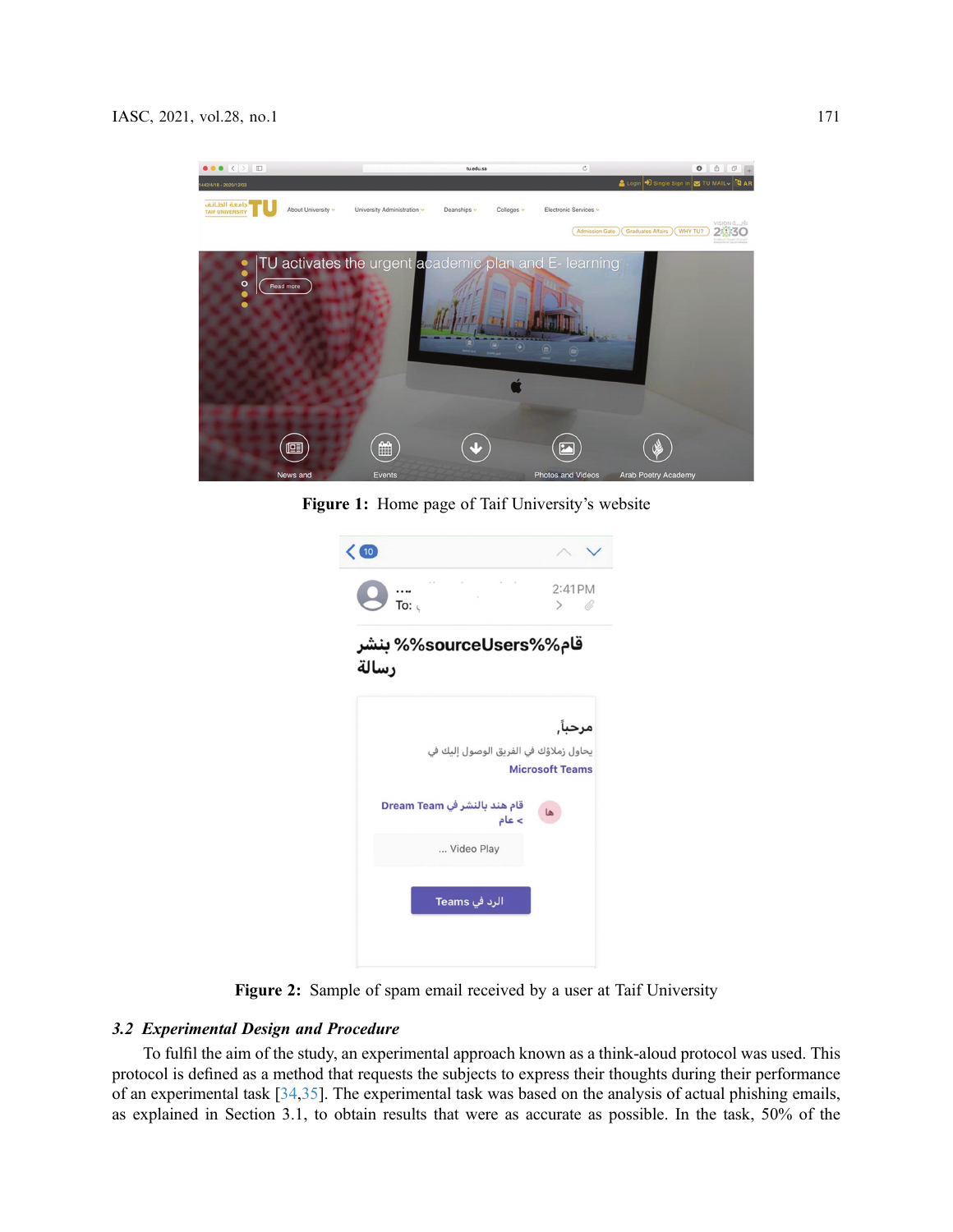participants received a phishing email that invited them to join a lecture by providing their personal information. The remaining participants received two emails: one was a phishing attempt, and the other was a genuine invitation for the participant to join a lecture by clicking on the provided link. The task was presented to the participants in a format that facilitated the simulation of a real-world context and improved the ecological validity of the task [\[36](#page-10-9)]. The participants were then asked to check their email, identify the message from their lecturer, and accept the invitation to join a lecture by replying to the email.

Because the study was conducted during the COVID-19 pandemic, an online approach was implemented using the Blackboard system, which is an application used for online learning, teaching, and discussion. The researcher, who was present during the experiment, asked the participants to think aloud. The researcher did not engage with the participants during the experiment but was responsible for calculating the time each participant took to perform the task and guiding them to fill out the postexperiment questionnaire. All participants performed the same task, the only difference being that 50% of them received two emails instead of one. The researcher's intention was to observe whether the participants receiving two emails would detect a similarity in the name of the sender of both emails.

The procedure for each experiment was as follows. The researcher divided the students into two breakout groups. They were then sent to a control room or an experiment room and instructed to read the consent form, fill the pre-experiment questionnaire, and perform the requested task while sharing their computer screen and thinking aloud. After finishing the task, the participants were asked to complete the post-experiment questionnaire. During the experiment, the observer filled an observation sheet for each user. This sheet recorded the participant's interaction with the received email and captured other information, such as the date of the experiment, duration of each task, and other participant comments.

The user's susceptibility and awareness of phishing were measured using four identified security attributes: attention, caution, motivation, and wariness. These attributes were used by Althobaiti et al. [[37](#page-10-10)] and can be applied in any security task. [Tab. 1](#page-5-0) lists the security measurements used in the experiment in this study.

<span id="page-5-0"></span>

| Security attribute | Security measurement                                                       |
|--------------------|----------------------------------------------------------------------------|
| Attention          | Check the email subject, sender name, and notice of both emails.           |
| Caution            | Check the sender email.                                                    |
| Motivation         | Interacting with the email by replying or clicking on the invitation link. |
| <b>Wariness</b>    | Providing the sender with the required data (personal data).               |

Table 1: Security attributes used in the experiment

#### 3.3 Participants

The study sample comprised students at Taif University because the task simulated a spam email targeting the members of this university. A sample size of 20 participants as stated by Macefield [[38\]](#page-10-11) provides statistically significant results in the think-aloud method. Therefore, the required number of 20 participants was met; more participants were also welcomed. A notice was placed on the college blackboard to invite any interested students to participate in a research experiment spanning two weeks. All the recruited participants (females) were from the computer sciences and computer engineering departments of the Computing and Information Technology College.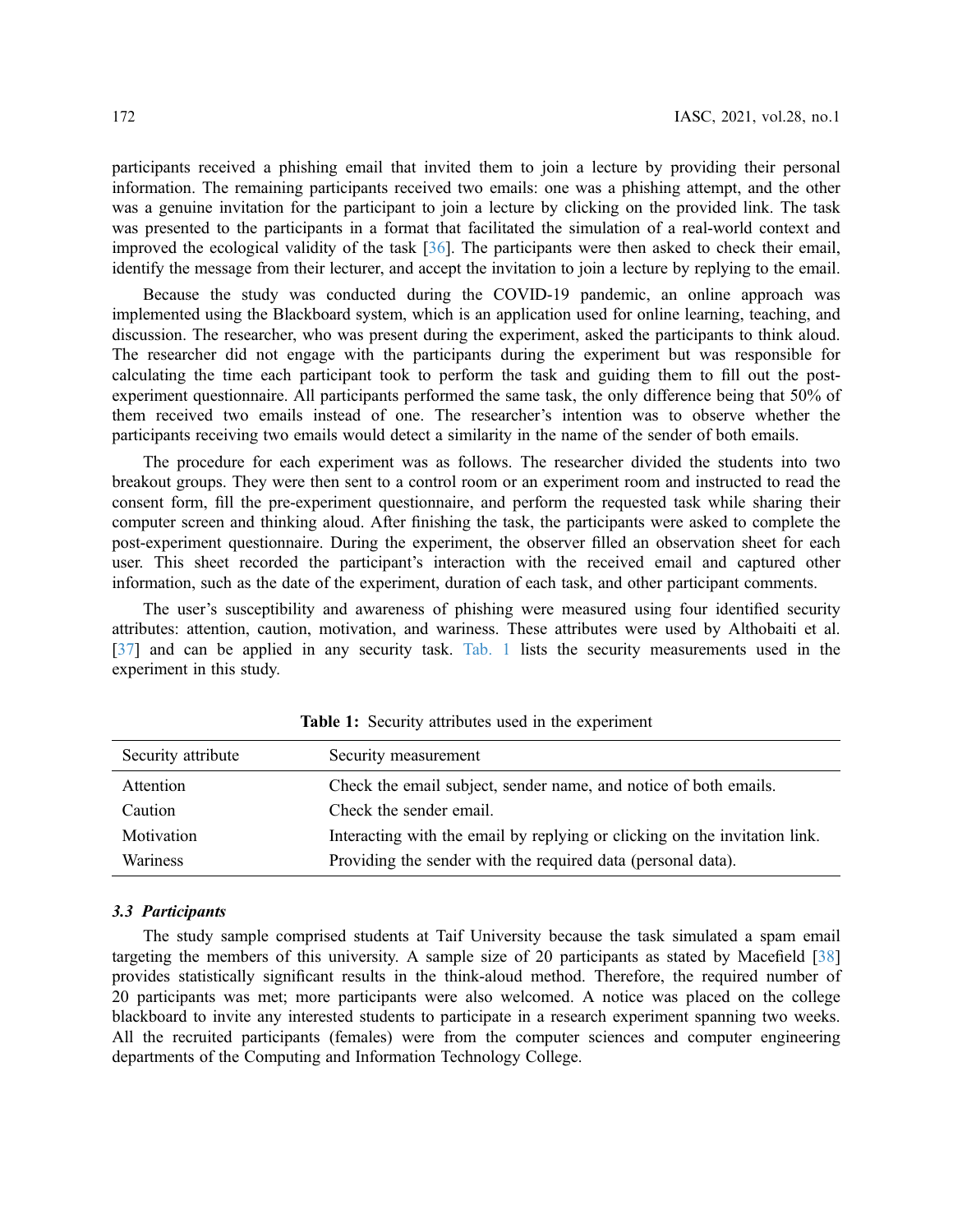#### 3.4 Data Collection

In this study, data were collected through observation and a questionnaire. An observation sheet was used, as described in Section 3.2, to record the participants' thoughts, start and end times of the task, and any participant comments. The questionnaire included a pre-experiment section and a post-experiment section. The pre-experiment questionnaire consisted of several demographical questions, whereas the post-experiment survey focused on the knowledge on cybercrime and Internet usage.

## 4 Results and Discussion

<span id="page-6-0"></span>Most of the participants (95%) used social media, 60% rated their IT experience as adequate, and 20% rated their IT experience as advanced (see [Tab. 2\)](#page-6-0). All the participants, except one, had experience in online shopping. Four participants shopped online frequently, 13 shopped sometimes, and two participants rarely shopped online.

| Social media use       |       |
|------------------------|-------|
| Yes                    | 95%   |
| No                     | 5%    |
| Level of IT experience |       |
| Advanced               | 20%   |
| Above average          | 20%   |
| Adequate               | 60%   |
| Online shopping        |       |
| Frequently             | 20%   |
| Sometimes              | 65%   |
| Rarely                 | 10%   |
| Never                  | $5\%$ |

Table 2: Social media use, IT experience, and online shopping

We also measured the four aforementioned security attributes: attention, caution, motivation, and wariness. Attention was measured by checking the email's subject line and sender name and noticing the difference in the sender names. One group received two emails, phishing and genuine, in which the sender names differed by one letter. During the experiment, by observing the participants and listening to their thought process, it appeared that none of them had read the email subject line. In the group that received two emails, none had noticed the difference in the sender names. Moreover, none of the participants in either group exhibited any hesitation in opening the email.

Caution was measured by observing whether the participants checked the email's sender. The results revealed that none of the participants in either group checked the sender's email address either before or after reading the email's content. This indicates that verifying the sender's email address is not habitual, even if the email's presentation or content is unusual.

Motivation was measured by observing the users' reaction to the email's content. Only six participants (30%) read the email's content very carefully. Four of those participants hesitated to reply and asked whether they were required to reply. Two expressed hesitation in providing all the required information, including name, email address, and national ID number, by asking whether it was compulsory to give their national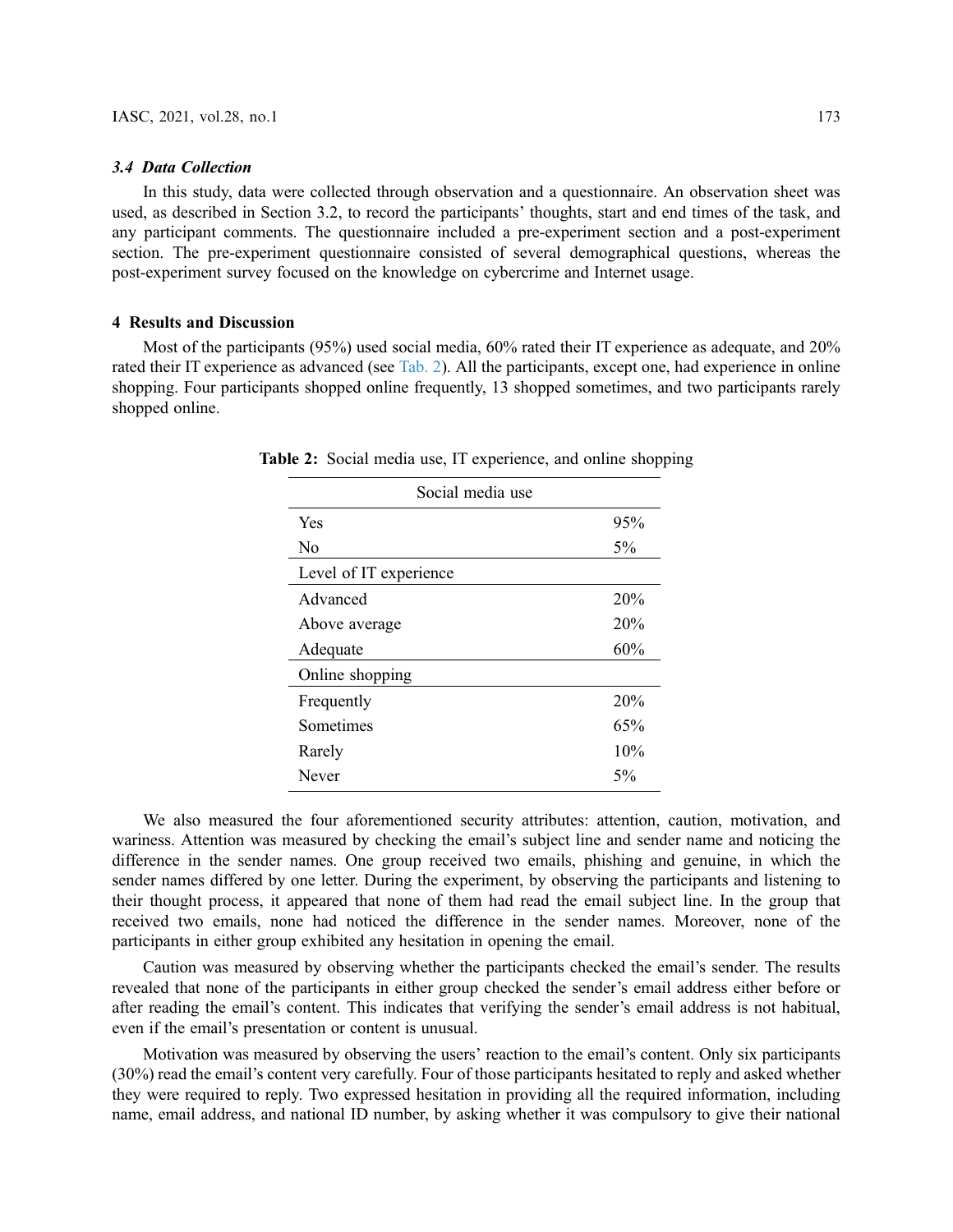ID number. The remaining 70% of the participants did not present any concern or apprehension and quickly read and replied to the email. An analysis of the observation sheet of the group that received two emails showed that no one in that group hesitated to click on the link that invited them to a lecture session.

Wariness was measured by whether the users replied to the email. The results revealed that 90% of the participants responded to the email and provided all the required information. Based on this, it can be assumed that the participants did not have any experience in the domain of security and were not aware of the effects of their actions or decisions with respect to the provision of personal information via email. The results of this study contrast those of Hasan et al. [[29](#page-10-2)], who showed that female and well-educated students have a high level of awareness of cybercrimes. The experiment in this study, however, which was conducted on a sample comprising only well-educated females, did not show that the participants have a high level of awareness of cybercrimes. Moreover, they were unware of the potential risks of providing personal information without checking the sender's email to ensure that their details are provided to known persons only.

All the participants reported that they had not been victims of cybercrimes prior to the experiment. Regarding the post-experiment question on the safety of the Internet, 65% of the participants considered the Internet to be safe to some extent, 30% considered it to be unsafe to some extent, and 5% (one participant) considered it not safe at all. However, this single student did not appear to be careful during the experiment and replied to the phishing email. Furthermore, 12 participants indicated that they could recognize and discover cybercrimes, whereas five indicated that they could not; those who indicated they could recognize cybercrimes had no prior experience with them. The last two questions were regarding whether the participant received phishing emails and what they did with such emails (see [Tab. 3\)](#page-7-0). Although most of the participants indicated that they take action regarding the spam email, they were unable to identify the spam email during the experiment. Thus, the low level of the participants' awareness of phishing emails points to their poor knowledge of cybercrimes, because phishing is considered to be a cybercrime as it aims to steal sensitive and important information.

| Recognize cybercrime        |    |  |
|-----------------------------|----|--|
| Strongly agree              | 1  |  |
| Agree                       | 12 |  |
| Neutral                     | 2  |  |
| Disagree                    | 5  |  |
| Internet safety             |    |  |
| To some extent safe         | 13 |  |
| To some extent unsafe       | 6  |  |
| Not safe at all             | 1  |  |
| Reception of phishing email |    |  |
| Frequently                  | 0  |  |
| Sometimes                   | 3  |  |
| Rarely                      | 10 |  |
| Never                       | 7  |  |
| Response to phishing email  |    |  |
| <b>Block</b>                | 8  |  |
| Ignore                      | 6  |  |
| Delete                      | 6  |  |

<span id="page-7-0"></span>Table 3: Post-questionnaire results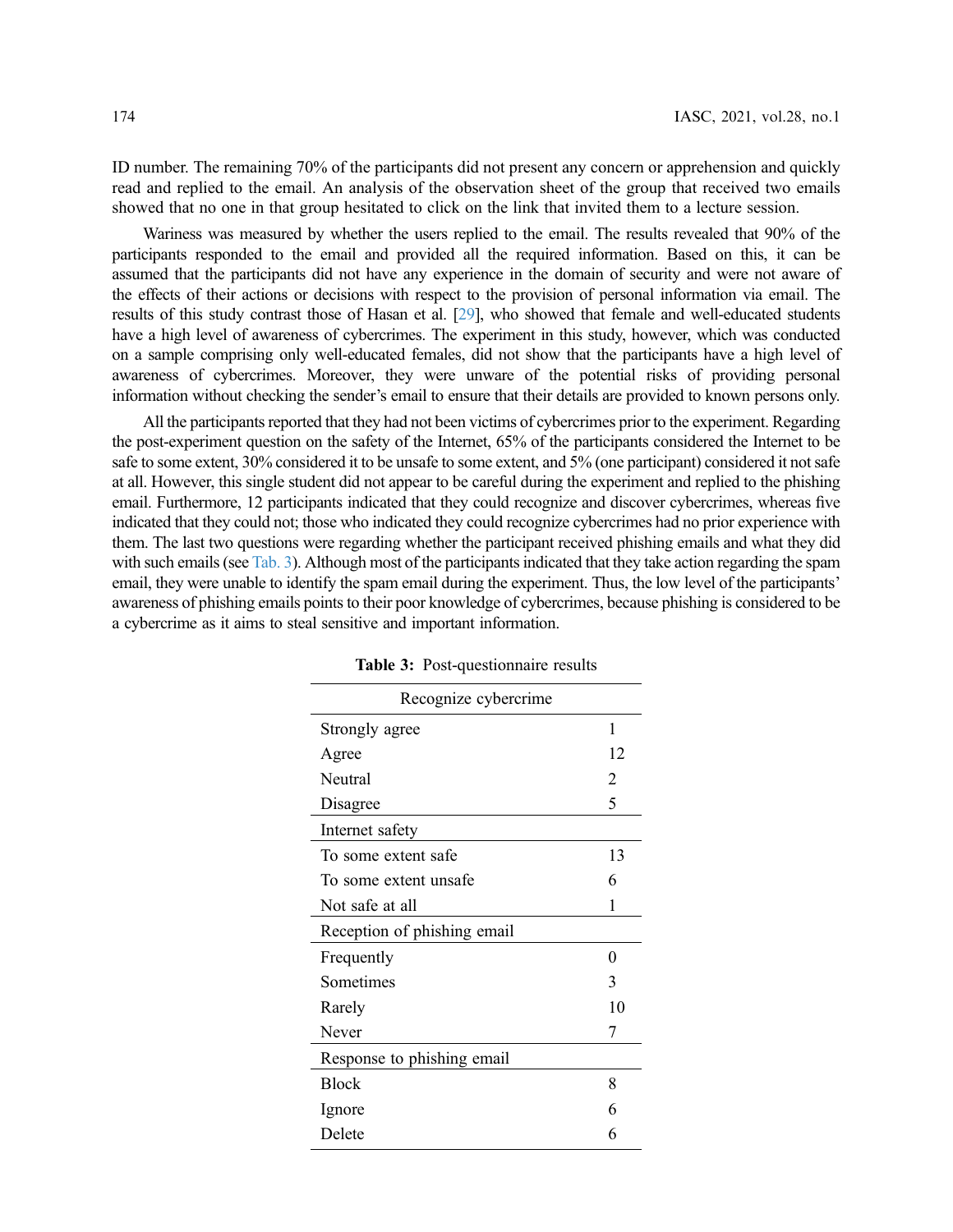<span id="page-8-4"></span>The completion time of the experiment was measured from when the user checked the email inbox until they replied to the email. The average time spent was 1.62 min; three students spent more than 2 min. The completion time for each group is shown in [Fig. 3](#page-8-4).



Figure 3: Comparison of completion time between the two groups

# 5 Conclusion

In this study, levels of user awareness of cyberthreats to an educational website were investigated through an observational experiment. The results, based on an analysis of their response to a phishing email, indicate that the participant's level of awareness of phishing email was quite low. Moreover, the results reveal that although the participants indicated an advanced level of IT experience as specialists in computer science and computer engineering, their susceptibility to phishing was nevertheless high. The main limitation of this study is that the entire sample comprised of people who had attained the same education level and belonged to the same age group and the same gender. Thus, future work should consider participants from different age groups and genders and with varied education levels. The results of the present study will be useful in proposing risk management plans, delivering embedded training to end-users, designing warning messages, and improving spam-detecting tools.

Acknowledgement: The author would like to thank the Deanship of E-learning and Information Technology in Taif University for their support by sharing information and samples of spam emails.

Funding Statement: This study was funded by the Dean of Scientific Research, Taif University, KSÁ (research project number 440-6129).

Conflicts of Interest: The authors declare that they have no conflicts of interest to report regarding the present study.

#### References

- <span id="page-8-0"></span>[1] D. K. Alferidah and N. Jhanjhi, "Cybersecurity impact over Bigdata and IoT growth," in Int. Conf. on Computational Intelligence (ICCI). Bandar Seri Iskandar, Malaysia, pp. 103–108, 2020.
- <span id="page-8-1"></span>[2] D. K. Oropeza Mendoza, "The scam in the ciber space: Phishing," Journal of Forensic Sciences & Criminal Investigation, vol. 4, no. 1, pp. 1–3, 2017.
- <span id="page-8-2"></span>[3] Anti-Phishing Working Group. Phishing Activity Trends Report, 2017 [Online]. Available: [https://ttcsirt.gov.tt/](https://ttcsirt.gov.tt/documents/phishtrend.pdf) [documents/phishtrend.pdf](https://ttcsirt.gov.tt/documents/phishtrend.pdf)
- <span id="page-8-3"></span>[4] N. A. G. Arachchilage, C. Namiluko and A. Martin, "A taxonomy for securely sharing information among others in a trust domain," in 8th Int. Conf. for Internet Technology and Secured Transactions (ICITST-2013). London, UK, pp. 296–304, 2013.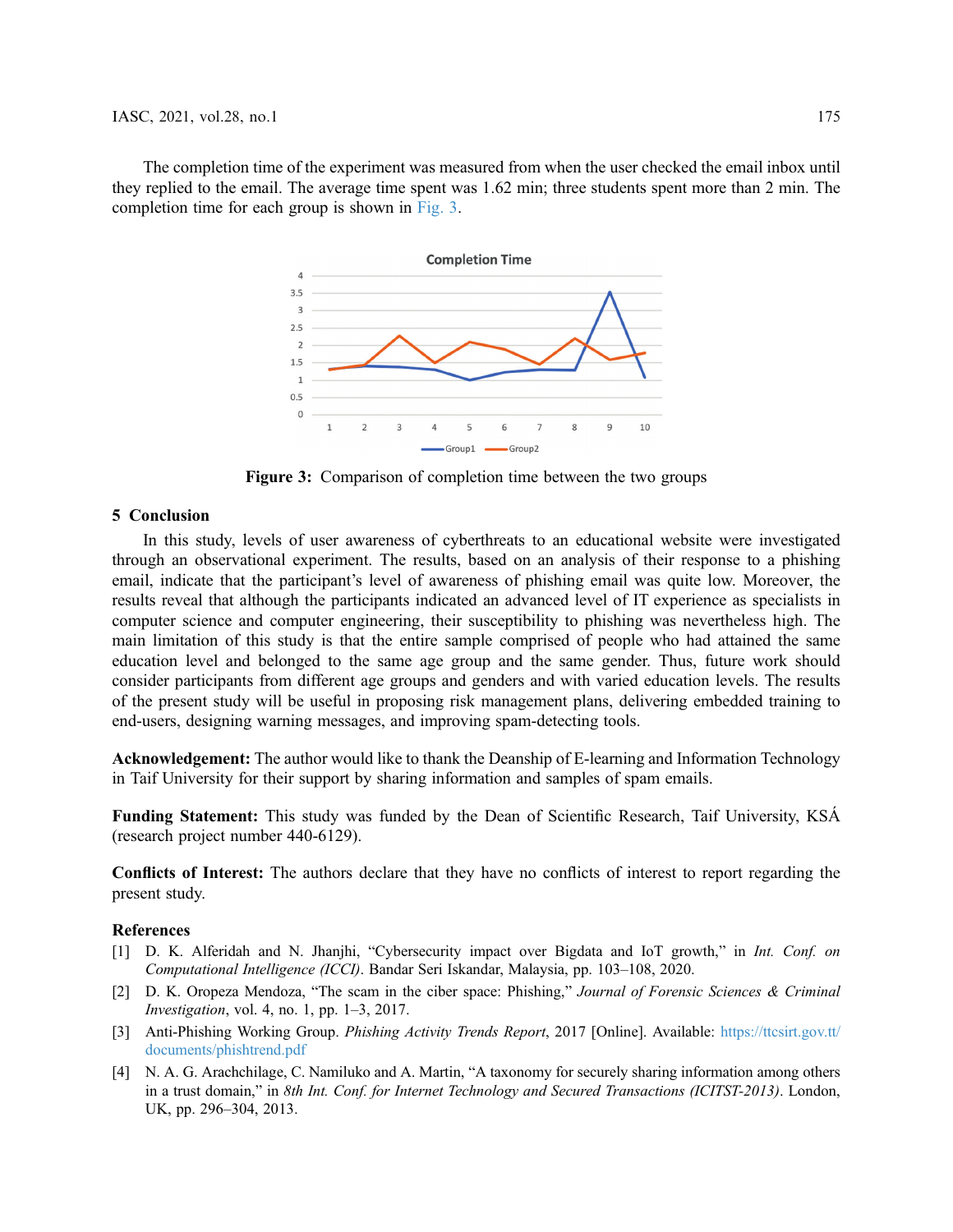- <span id="page-9-0"></span>[5] M. Humayun, M. Niazi, N. Z. Jhanjhi, M. Alshayeb and S. Mahmood, "Cyber security threats and vulnerabilities: A systematic mapping study," Arabian Journal for Science and Engineering, vol. 45, no. 1, pp. 3171–3189, 2020.
- <span id="page-9-1"></span>[6] R. Broadhurst, K. Skinner, N. Sifniotis, B. Matamoros-Macias and Y. Ipsen, "Phishing and cybercrime risks in a university student community," International Journal of Cybersecurity Intelligence & Cybercrime, vol. 2, no. 1, pp. 4–23, 2019.
- <span id="page-9-2"></span>[7] M. Alazab and R. Broadhurst, "An analysis of the nature of spam as cybercrime," in Cyber-Physical Security. Cham: Springer, pp. 251–266, 2017.
- <span id="page-9-3"></span>[8] Talos. Email & Spam Data, 2018 [Online]. Available: [https://www.talosintelligence.com/reputation center/](https://www.talosintelligence.com/reputationcenter/emailrep#global-volume) [emailrep#global-volume](https://www.talosintelligence.com/reputationcenter/emailrep#global-volume)
- <span id="page-9-4"></span>[9] Cybersecurity Ventures. Cybercrime Damages \$6 Trillion by 2021, 2017 [Online]. Available: [https://](https://cybersecurityventures.com/hackerpocalypse-cybercrime-report-2016/) [cybersecurityventures.com/hackerpocalypse-cybercrime-report-2016/](https://cybersecurityventures.com/hackerpocalypse-cybercrime-report-2016/)
- <span id="page-9-5"></span>[10] University of San Diego. Cyber Security Threats in 2019, 2019 [Online]. Available: [https://onlinedegrees.](https://onlinedegrees.sandiego.edu/top-cyber-security-threats/) [sandiego.edu/top-cyber-security-threats/](https://onlinedegrees.sandiego.edu/top-cyber-security-threats/)
- <span id="page-9-6"></span>[11] N. A. Khan, S. N. Brohi and N. Zaman, "Ten deadly cyber security threats amid COVID-19 pandemic," Taylor's Univ., Selangor, Malaysia, Tech. Rep. techrxiv.1227892.v1, 2020.
- <span id="page-9-7"></span>[12] BBC News. UK Universities Targeted by Cyber-Thieves, 2017 [Online]. Available: [https://www.bbc.com/news/](https://www.bbc.com/news/technology-41160385) [technology-41160385](https://www.bbc.com/news/technology-41160385)
- <span id="page-9-8"></span>[13] J. R. C. Nurse, "Cybercrime and you: How criminals attack and the human factors that they seek to exploit," in The Oxford Handbook of Cyberpsychology. Oxford: Oxford University Press, pp. 662–690, 2018.
- <span id="page-9-9"></span>[14] J. R. C. Nurse and M. Bada, "The group element of cybercrime: Types, dynamics, and criminal operations," in The Oxford Handbook of Cyberpsychology. Oxford: Oxford University Press, pp. 690–715, 2018.
- <span id="page-9-10"></span>[15] M. Butavicius, K. Parsons, M. Pattinson and A. McCormac, "Breaching the human firewall: Social engineering in phishing and spear phishing emails," in Australasian Conf. on Information Systems. Adelaide, Australia, pp. 12– 23, 2015.
- <span id="page-9-11"></span>[16] J. C. Y. Sun, S. J. Yu, S. S. J. Lin and S. S. Tseng, "The mediating effect of anti-phishing self-efficacy between college students' internet self-efficacy and anti-phishing behavior and gender difference," Computers in Human Behavior, vol. 59, no. 4, pp. 249–257, 2016.
- <span id="page-9-12"></span>[17] C. Iuga, J. R. C. Nurse and A. Erola, "Baiting the hook: Factors impacting susceptibility to phishing attacks," Human-Centric Computing and Information Sciences, vol. 6, no. 1, pp. 1, 2016.
- <span id="page-9-13"></span>[18] I. Kirlappos and M. A. Sasse, "Security education against phishing: A modest proposal for a major rethink," IEEE Security & Privacy Magazine, vol. 10, no. 2, pp. 24–32, 2012.
- [19] K. D. Mitnick and W. L. Simon, The Art of Deception: Controlling the Human Element of Security. Indianapolis, IN: John Wiley & Sons, 2002.
- [20] B. Schneier, "Semantic attacks: The third wave of network attacks," in Crypto-Gram Newsletter, 2017 [Online]. Available: <http://www.schneier.com/crypto-gram-0010.html>
- <span id="page-9-14"></span>[21] A. Ferreira, L. Coventry and G. Lenzini, "Principles of persuasion in social engineering and their use in phishing," in Human Aspects of Information Security, Privacy, and Trust HAS 2015. Cham: Springer, pp. 36–47, 2015.
- <span id="page-9-15"></span>[22] S. Sheng, B. Magnien, P. Kumaraguru, A. Acquisti, L. F. Cranor et al., "Anti-Phishing Phil: The design and evaluation of a game that teaches people not to fall for phish," in Proc. of the 3rd Sym. on Usable Privacy and Security—SOUPS '07, New York, NY, USA, pp. 88–99, 2007.
- <span id="page-9-16"></span>[23] N. A. G. Arachchilage and S. Love, "A game design framework for avoiding phishing attacks," Computers in Human Behavior, vol. 29, no. 3, pp. 706–714, 2013.
- <span id="page-9-17"></span>[24] R. P. Khadir and P. Sony, "Efforts and methodologies used in phishing email detection and filtering: A survey," International Journal of Advanced Research in Computer Science, vol. 6, no. 2, pp. 23–27, 2015.
- [25] J. Wang, Y. Li and H. R. Rao, "Overconfidence in phishing email detection," Journal of the Association for Information Systems, vol. 17, no. 11, pp. 759–783, 2016.
- [26] V. S. Lakshmi and M. S. Vijaya, "Efficient prediction of phishing websites using supervised learning algorithms," Procedia Engineering, vol. 30, pp. 798–805, 2012.